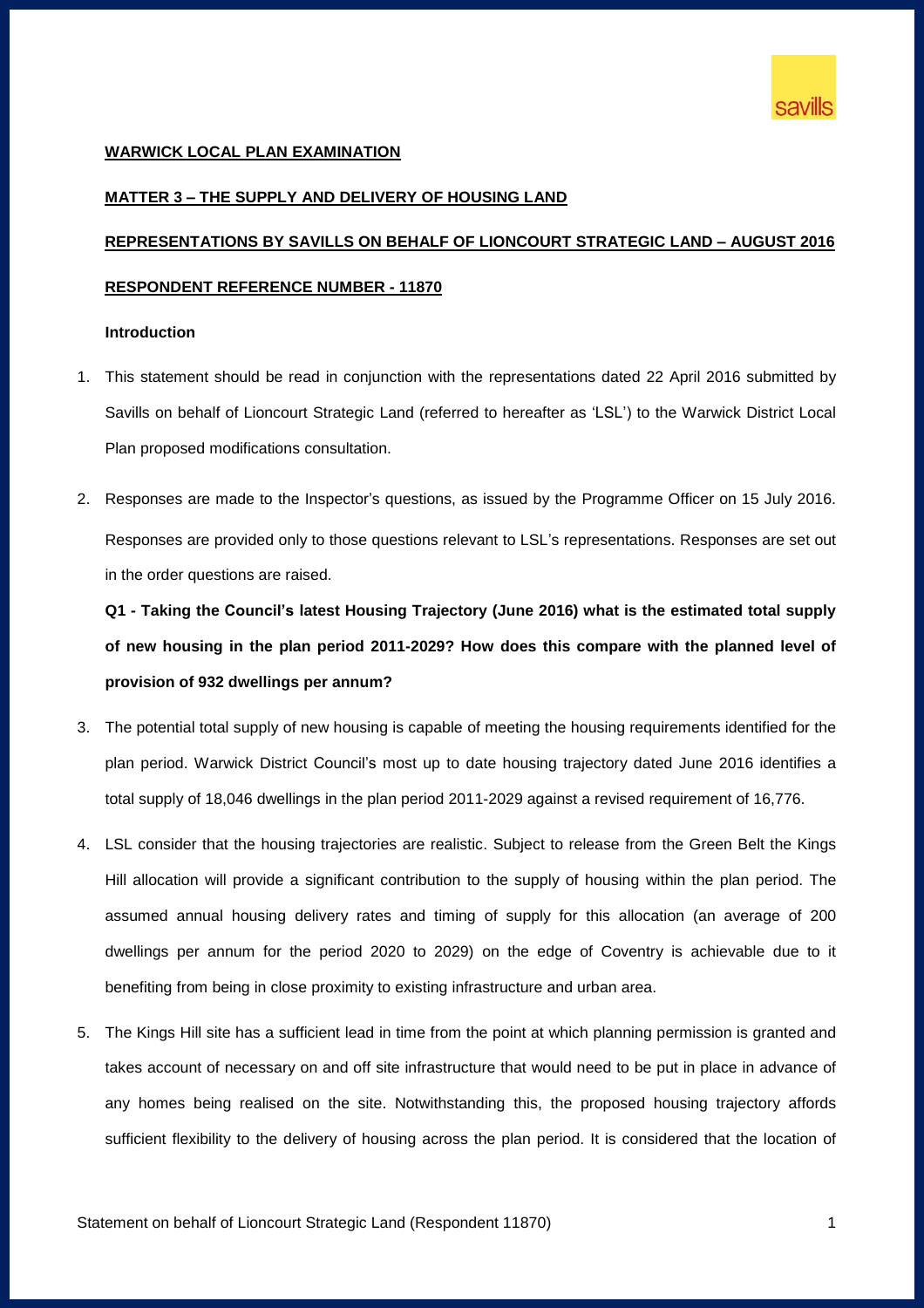Kings Hill, in one of the most attractive areas of South East Coventry, will provide good opportunities for much needed high quality family homes.

- 6. The existing housing stock within Coventry is predominantly made up of one and two bed terraced properties. Accordingly, the Coventry and Warwickshire Joint Strategic Housing Market Assessment (SHMA) prepared by GL Hearn (HO04) identifies a particular need for larger homes with three or more bedrooms to help diversify the City's housing offer, reduce overcrowding and support regeneration through growing the spending power within its catchment area.
- 7. Table 98 proposes the following market housing mix for each of the Coventry and Warwickshire Authorities.

|                     | 1-bed     | 2-bed      | 3-bed      | $4+$ bed   |
|---------------------|-----------|------------|------------|------------|
| Coventry            | $5 - 10%$ | 25-30%     | 40-45%     | $20 - 25%$ |
| North Warwickshire  | $5 - 10%$ | $35 - 40%$ | 45-50%     | $5 - 10%$  |
| Nuneaton & Bedworth | $5 - 10%$ | $35 - 40%$ | 45-50%     | 10-15%     |
| Rugby               | $5 - 10%$ | 24-30%     | 40-45%     | 20-25%     |
| Stratford-on-Avon   | $5 - 10%$ | $35 - 40%$ | $40 - 45%$ | 15-20%     |
| Warwick             | $5 - 10%$ | 25-30%     | 40-45%     | 20-25%     |
| <b>HMA</b>          | $5 - 10%$ | 30-35%     | 35-40%     | 15-20%     |

*Source: Coventry and Warwickshire Joint Strategic Housing Market Assessment*

- 8. The proposed housing market housing mix for Coventry is comparable to Warwick District and exceeds the average for the Housing Market Area. The mix of affordable housing needed in Coventry is also focused towards homes with more bedrooms.
- 9. LSL consider that the proposed allocation at Kings Hill is able to deliver a significant proportion of the larger properties required for Coventry and that this can come forward in tandem with sites within the administrative boundary to secure a balanced housing portfolio for the authority.

# **Q2 – What is the estimated total supply in the plan period from d) proposed site allocations (submitted Plan and Council's suggested modifications)?**

10. Warwick District Council is seeking to meet a housing requirement of 16,766 new housing requirement between 2011 and 2029. Approximately 55% of these dwellings are proposed to be delivered on new sites allocated within the District Local Plan. This includes the allocation of land at Kings Hill for circa 4,000 dwellings (although only 1,800 dwellings are expected to be delivered in this plan period).